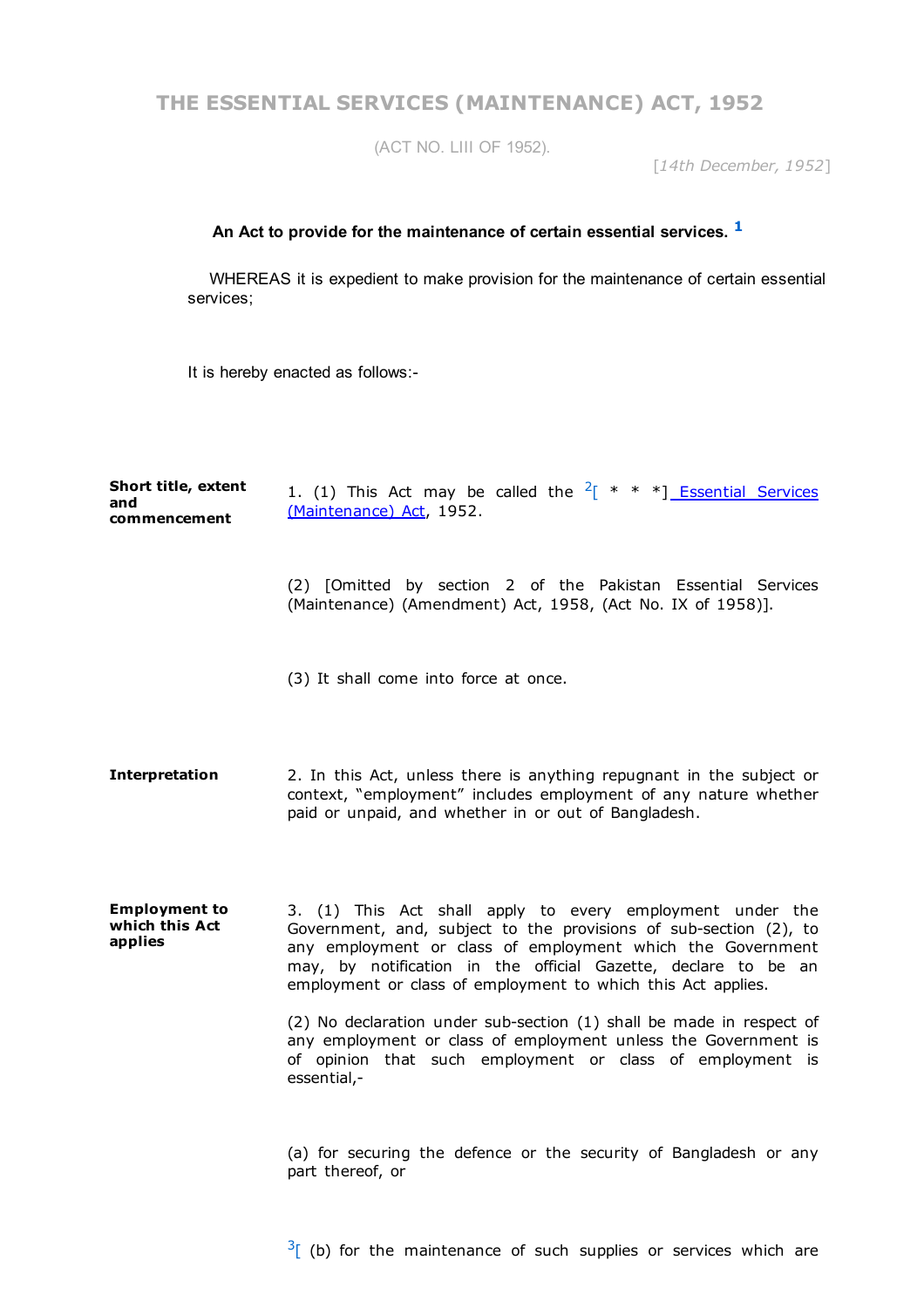essential to the life of the community.]

 $(3)$  A declaration under sub-section  $(1)$  shall remain in force for a period of six months which the Government may, by notification in the official Gazette, extend for further periods not exceeding six months at any time.

**Power to order persons engaged in certain employments to remain in specified areas**

4. (1) In respect of any employment under the Government and in respect of any employment or class of employment declared under section 3 to be an employment or class of employment to which this Act applies, the Government, or an officer authorised in this behalf by that Government may, by general or special order, direct that any person or persons engaged in such employment shall not depart out of such area or areas as may be specified in such order.

(2) An order made under sub-section  $(1)$  shall be published in such manner as the Government or the officer making the order considers best calculated to bring it to the notice of the persons affected by the order.

**Offences** 5. (1) Any person engaged in any employment or class of employment to which this Act applies who

> (a) disobeys any lawful order given in the course of such employment, or attempts to persuade any person to disobey any such order or refuses to work, to continue to work, whether or not acting in combination with, or under a common understanding of, any other person engaged in such employment, or

> (b) without reasonable excuse abandons such employment or absents himself from work, or

> (c) departs from any area specified in an order under sub-section (1) of section 4 without the consent of the authority making that order,

> and any employer of a person engaged in an employment or class of employment declared under section 3 to be an employment or class of employment to which this Act applies, who without reasonable excuse

(i) discontinues the employment of such person, or

(ii) by closing an establishment in which such person is engaged, causes the discontinuance of his employment,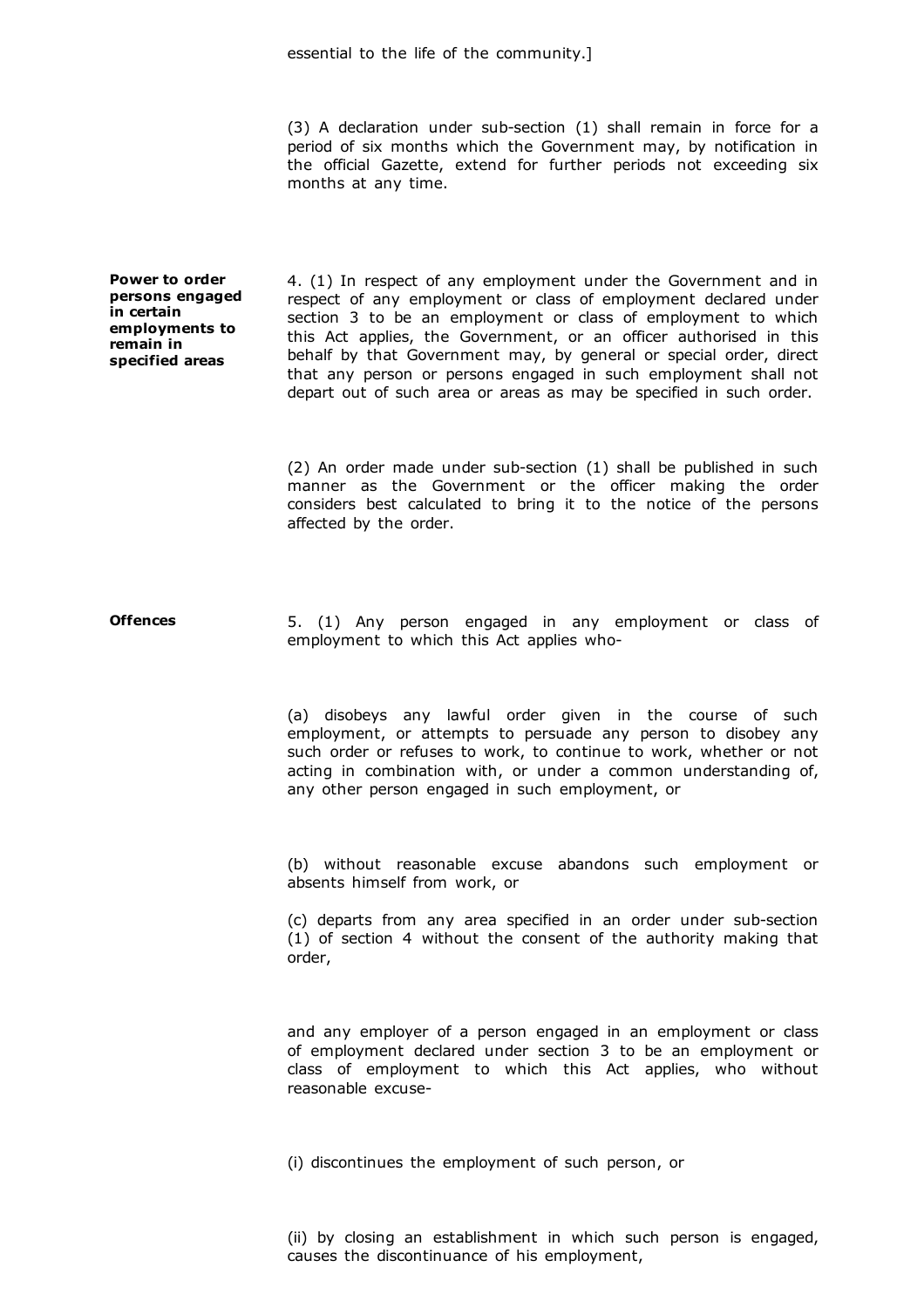is guilty of an offence under this Act.

**Explanation** 1.- The fact that a person apprehends that by continuing in his employment he will be exposed to increased physical danger is not a reasonable excuse within the meaning of clause (b).

**Explanation** 2.- A person abandons his employment within the meaning of clause (b) who, notwithstanding that it is an express or implied term of his contract of employment that he may terminate his employment on giving notice to his employer of his intention to do so, so terminates his employment without the previous consent of his employer.

(2) Whoever instigates or incites any person engaged in any employment or class of employment to which this Act applies to commit an offence under this Act, or knowingly expends or supplies any money or otherwise acts in furtherance of the commission of such an offence, shall be deemed to have committed that offence.

**[]** 6. [Regulation of wages and conditions of service. Omitted by section 2 of the Essential Services Laws [\(Amendment\)](http://bdlaws.minlaw.gov.bd/pdf_part.php?id=469) Act, 1974, (Act No. XXXVI of 1974).]

**Penalties and procedure** 7. (1) Any person found guilty of an offence under this Act shall be punishable with imprisonment for a term which may extend to one year and shall also be liable to a fine. (2) Where the person accused of an offence under this Act is a Company or other body corporate, every director, manager, secretary or other officer thereof shall, unless he proves that the offence was committed without his knowledge or that he exercised due diligence to prevent the commission of the offence, be liable to the punishment provided for the offence.

> (3) No court shall take cognizance of any offence under this Act except upon complaint in writing made by  $4\epsilon$  $4\epsilon$  an officer] authorised in this behalf by the Government.

> (4) [Notwithstanding](http://bdlaws.minlaw.gov.bd/pdf_part.php?id=75) anything contained in the Code of Criminal Procedure, 1898, an offence under this Act shall be cognizable.

> (5) [Notwithstanding](http://bdlaws.minlaw.gov.bd/pdf_part.php?id=75) anything contained in the Code of Criminal Procedure, 1898,-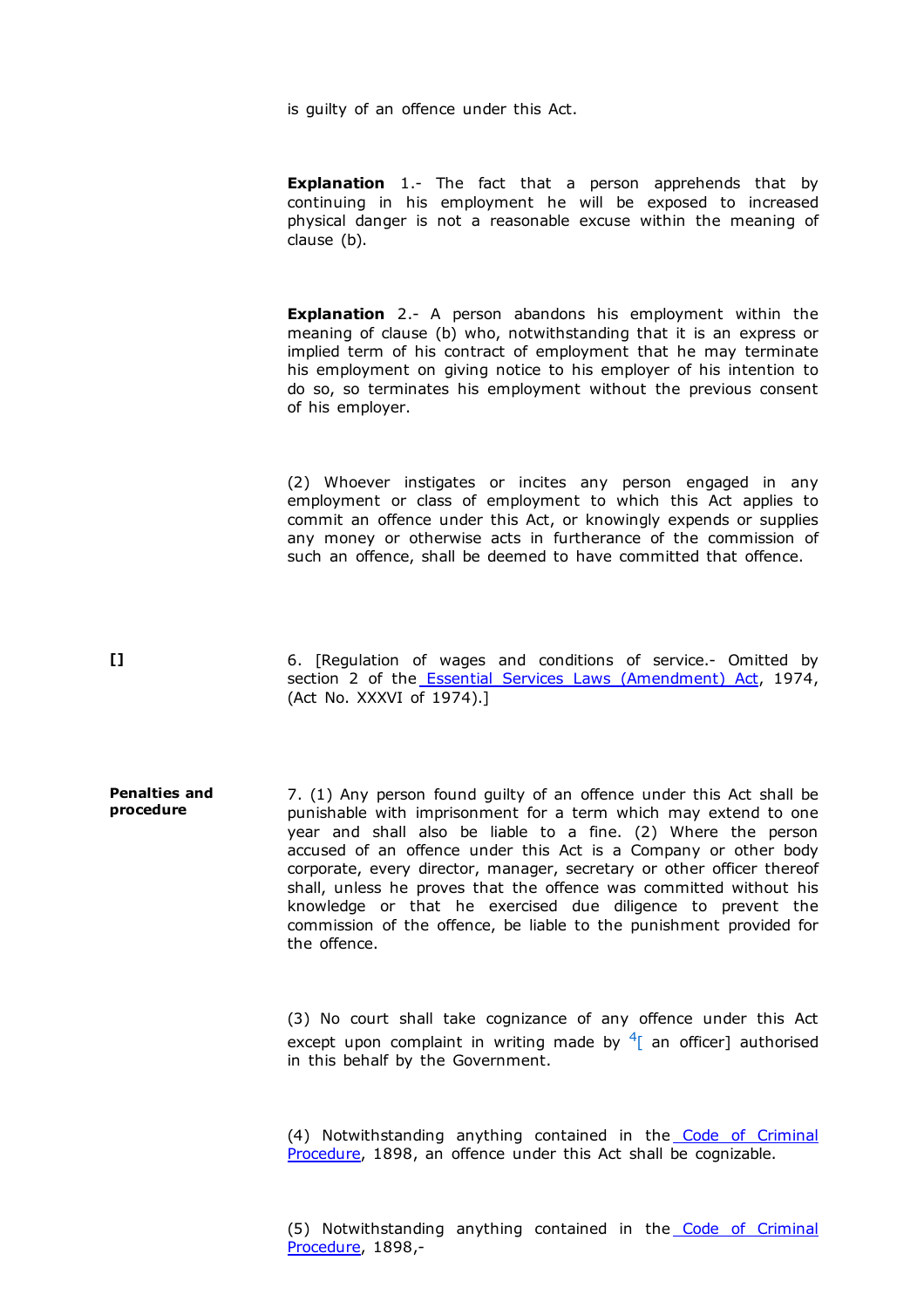(a) no Magistrate other than a Magistrate of the first class shall try an offence under this Act; and (b) a Magistrate trying an offence under this Act shall have power to try such offence summarily in accordance with the procedure laid down for summary trial in the said Code. **Overriding power of the Act**  $\frac{5}{2}$  $\frac{5}{2}$  $\frac{5}{2}$  7A. The provisions of this Act shall have effect notwithstanding anything to the contrary contained in the Industrial Relations Ordinance, 1969 (XXIII of 1969), or any other law for the time being in force.] **Bar on legal proceedings** 8. No suit, prosecution or other legal proceeding shall lie against any person for anything which is in good faith done or intended to be done under this Act or the rules made thereunder. **Saving of effect of laws imposing liability to national service** 9. Nothing contained in this Act or in any declaration or order made thereunder shall have effect in derogation of any provision of law which is or may be for the time being in force imposing upon a person engaged in an employment or class of employment to which this Act applies any liability to be called up for national service or to undertake employment in the national service.

**Repeal of Ordinance XI of 1941 and savings** 10. (1) The Essential Services (Maintenance) Ordinance, 1941, is hereby repealed.

(2) Notwithstanding such repeal, any order passed or any notification issued or anything done or any action taken or any proceedings commenced under any of the provisions of the aforesaid Ordinance, in so far as such provisions were in force immediately before the commencement of this Act, shall continue in force and be deemed to have been passed, issued, done, taken or commenced, as the case may be, under the corresponding provision of this Act, as if this Act had been in force on the day on which such order was passed, notification issued, thing done, action taken or proceedings commenced.

 $1$  Throughout this Act, unless otherwise provided, the words "Bangladesh" and "Government" were substituted for the words "Pakistan" and "Central Government" respectively by section 3 and the Second Schedule of the Bangladesh Laws (Revision And [Declaration\)](http://bdlaws.minlaw.gov.bd/pdf_part.php?id=430) Act, 1973 (Act No. VIII of 1973) as amended by the Bangladesh Laws (Revision and Declaration) (Second Amendment) Act, 2000 (Act No. XL of 2000)

<sup>&</sup>lt;sup>2</sup> The word "Pakistan" was omitted by Article 6 of the Bangladesh [\(Adaptation](http://bdlaws.minlaw.gov.bd/pdf_part.php?id=388) of Existing Laws) Order, 1972 (President's